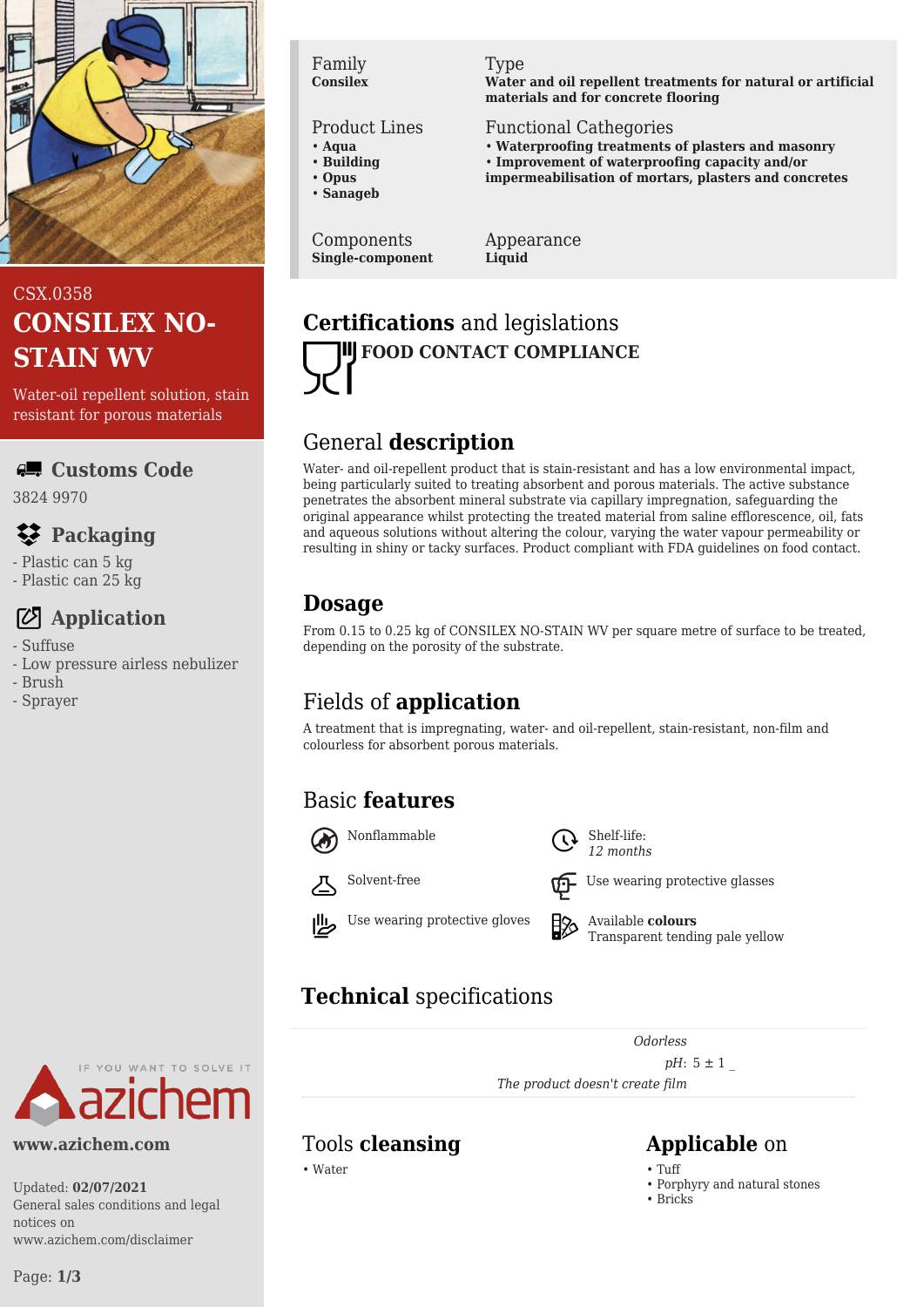#### Substrate **preparation**

It is recommended that surfaces be treated prior to remove soluble salts and dirt, along with parts with poor surface adhesion. Cracks greater than 0.3 mm must always been filled. Apply to dry surfaces. In the event of rain or surface washing, wait 3 days at a temperature of at least 20° C prior to treatment.

#### **Instructions** for use

CONSILEX NO-STAIN WV solutions are applied by brush or sprayed at low pressure, directly onto the suitably-prepared surfaces to be treated. Due to the heterogeneity of the surfaces that can be treated with CONSILEX NO-STAIN WV, it is recommended that preliminary tests be carried out on the media to verify the concentration, the required amount of diluted product to be utilised and any colour variations caused by prior treatments.

#### **Storage** and preservation

Protect from freezing. Inadequate storage of the product may result in a loss of rheological performance. Opened containers must be used immediately. Store the product at a temperature between +5°C and +35°C.



#### Warnings, Precautions and **Ecology**

The general information, along with any instructions and recommendations for use of this product, including in this data sheet and eventually provided verbally or in writing, correspond to the present state of our scientific and practical knowledge.

Any technical and performance data reported is the result of laboratory tests conducted in a controlled environment and thus may be subject to modification in relation to the actual conditions of implementation.

Azichem Srl does not assume any liability arising from inadequate characteristics related to improper use of the product or connected to defects arising from factors or elements unrelated to the quality of the product, including improper storage.

Those wishing to utilise the product are required to determine prior to use whether or not the same is suitable for the intended use, assuming all consequent responsibility.

The technical and characteristic details contained in this data sheet shall be updated periodically. For consultation in real time, please visit the website: www.azichem.com. The date of revision is indicated in the space to the side. The current edition cancels out and replaces any previous version.

Please note that the user is required to read the latest Safety Data Sheet for this product, containing chemical-physical and toxicological data, risk phrases and other information regarding the safe transport, use and disposal of the product and its packaging. For consultation, please visit: www.azichem.com.





**www.azichem.com**

Updated: **02/07/2021** General sales conditions and legal notices on www.azichem.com/disclaimer